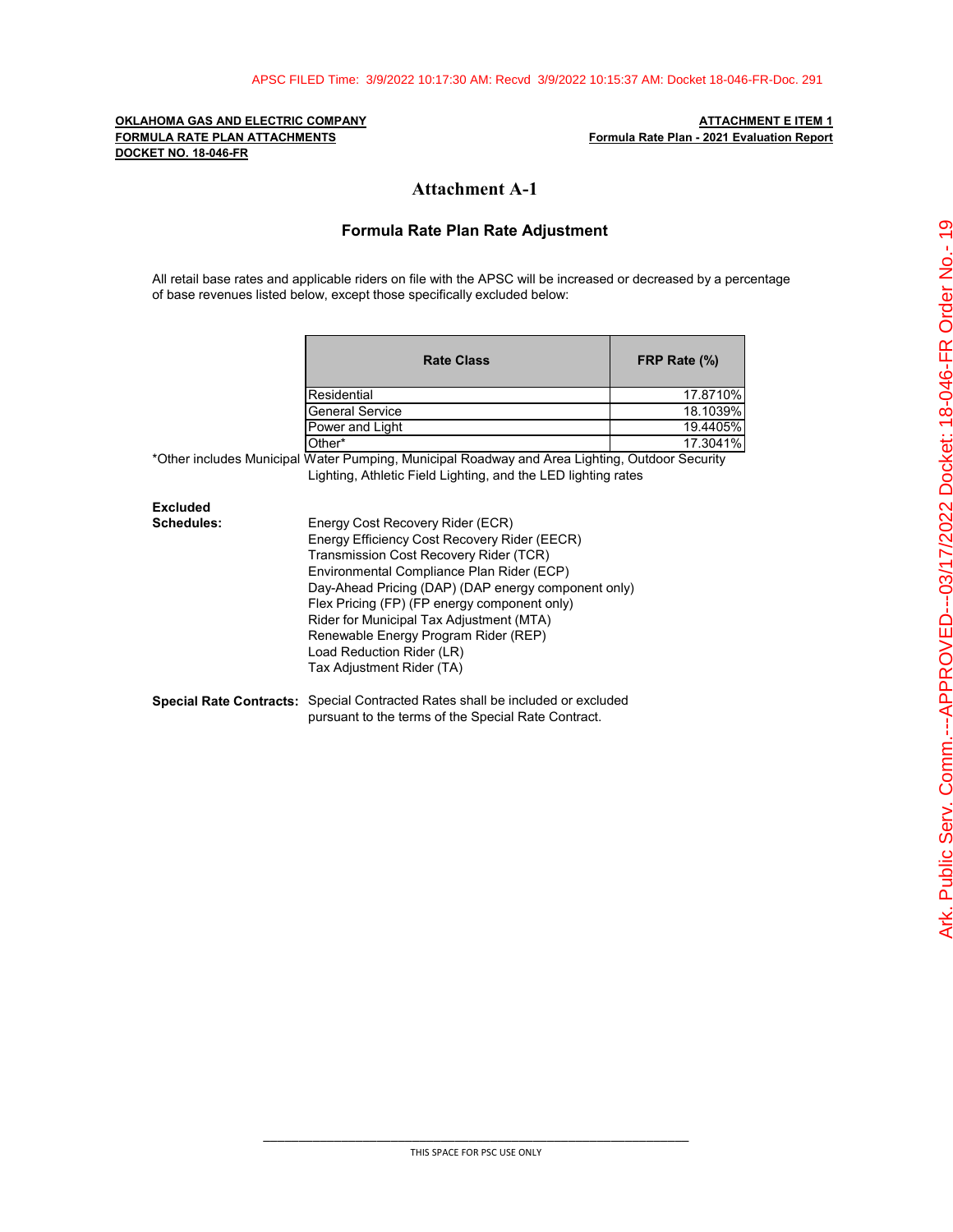**DOCKET NO. 18-046-FR**

### **Attachment A-2 FRP Rider Revenue Change**

| Line<br>No.       | <b>Description</b>                                                                                       | <b>Total</b>                    | <b>Residential</b>      |                         | General Service Power and Light |   | Other              |
|-------------------|----------------------------------------------------------------------------------------------------------|---------------------------------|-------------------------|-------------------------|---------------------------------|---|--------------------|
| Α                 | в                                                                                                        | C                               | D                       | E                       | F                               |   | G                  |
| $\mathbf{1}$<br>2 | Base Rate Revenues: Docket No. 16-052-U<br>Rate Class Allocation: (Percent of total calculated from L1)  | \$<br>102.193.196<br>\$<br>100% | 38,919,157 \$<br>38.08% | 11.861.458 \$<br>11.61% | 48.208.613<br>47.17%            | S | 3,203,968<br>3.14% |
| 3                 | FRP Constraint Calculation [1]                                                                           |                                 |                         |                         |                                 |   |                    |
| 4<br>5            | Total Annualized Filing Year Revenues by Rate Class<br>FRP Revenue Change = $\pm 4\%$ per Rate Class     | \$<br>160,877,229<br>4.00%      | 63,564,480<br>4.00%     | 17,967,798<br>4.00%     | 75,045,144<br>4.00%             |   | 4,299,807<br>4.00% |
| 6                 | +Projected Year upper Rider FRP Revenue Constraint                                                       | 6,435,089                       | 2,542,579               | 718,712                 | 3,001,806                       |   | 171,992            |
| 7                 | -Projected Year lower Rider FRP Revenue Constraint                                                       |                                 | (2,542,579)             | (718, 712)              | (3,001,806)                     |   | (171, 992)         |
| 8                 | Net Change in Reg. FRP Revenue Calc [2]                                                                  |                                 |                         |                         |                                 |   |                    |
| 9                 | ROE Bandwidth Rate Adjustment<br>(D-6 L13 * L2)                                                          | 4,238,207                       | 1,614,075               | 491,924                 | 1,999,331                       |   | 132,877            |
| 10                | <b>Cumulative FRP Revenue Calculation [3]</b><br>Maximum Inc/Dec in FRP Revenue calculated on L9 bounded |                                 |                         |                         |                                 |   |                    |
| 11                | by the constraint defined on L6 and L7.                                                                  | 4,238,207                       | 1,614,075               | 491,924                 | 1,999,331                       |   | 132,877            |
| 12                | Annualized Filing Year FRP Rider Revenue [4]                                                             | 14,745,455                      | 5,614,597               | 1,547,553               | 7,156,049                       |   | 427,256            |
| 13                | Cumulative Total FRP Rider revenue (L11+L12)                                                             | 18,983,662                      | 7,228,672               | 2,039,477               | 9,155,380                       |   | 560,133            |
| 14<br>15          | <b>FRP Rate Development Calculation [5]</b><br>Adjusted Projected Year Base Rate Revenue                 | 102,045,887                     | 40.449.077              | 11.265.430              | 47.094.381                      |   | 3,236,999          |
| 16                | FRP Projected Year Rate Change (L13 ÷ L15)                                                               | 18.6031%                        | 17.8710%                | 18.1039%                | 19.4405%                        |   | 17.3041%           |
| 17<br>18          | For Informational Purposes Only<br>Incremental FRP Base Rate Change Required<br>$(L9 \div (L1 + L12))$   | 3.6243%                         | 3.6244%                 | 3.6686%                 | 3.6112%                         |   | 3.6593%            |
| 19                | Incremental FRP Base Rate Change Allowed<br>$(L11 \div (L1 + L12))$                                      | 3.6243%                         | 3.6244%                 | 3.6686%                 | 3.6112%                         |   | 3.6593%            |

**NOTES:**

[1] The FRP Constraint Calculation determines the limit of the FRP revenue increase/decrease per rate class, which shall not exceed four percent (4%) of Total Unadjusted Annualized Filing Year (the year in which the Evaluation Report is filed) revenues.

[2] The Net Change in Required FRP Revenue Calculation takes the Historical Year Netting adjustment (D.6 Line 13) and allocates the amount required to each rate class based on the class allocation approved by the Commission in Docket No. 16-052-U listed on Line 2. The netting adjustment on line 9 shall be zero (0) until there is an actual twelve (12) months of Historical Year data to report.

[3] The Cumulative FRP revenue calculation adjusts the Required FRP revenue determined on Line 9 to be within the limits of the FRP constraint calculation and adds the Annualized Filing Year FRP Revenues to calculate Cumulative Total FRP Revenue required in the Projected Year.

[4] The Annualized Filing Year FRP Rider Revenue in the initial Filing Year will be zero (\$0). In subsequent Filing Years, the Annualized Filing Year FRP Rider Revenue will include actual FRP Rider revenues collected in the Filing Year (up to the latest month the Company has actual data for) to calculate the Annualized FRP Rider Revenue amount to be used in the Cumulative FRP Rider Revenue Calculation.

[5] The FRP Rider Rate Development Calculation determines the percent increase/decrease that will be applied to all base rate components. The Adjusted Projected Year Base Rate Revenue is calculated using the Retail Rate Schedule Revenue ( as adjusted pursuant to Attachment C, Section II, A-2) excluding Projected Year Rider FRP Revenue and any revenue pursuant to excluded schedules listed on Attachment A-1.The percent increase/decrease is calculated by taking the Total FRP Rider Revenue listed on Line 13 and dividing it by the Adjusted Projected Year Revenues listed in Line 15.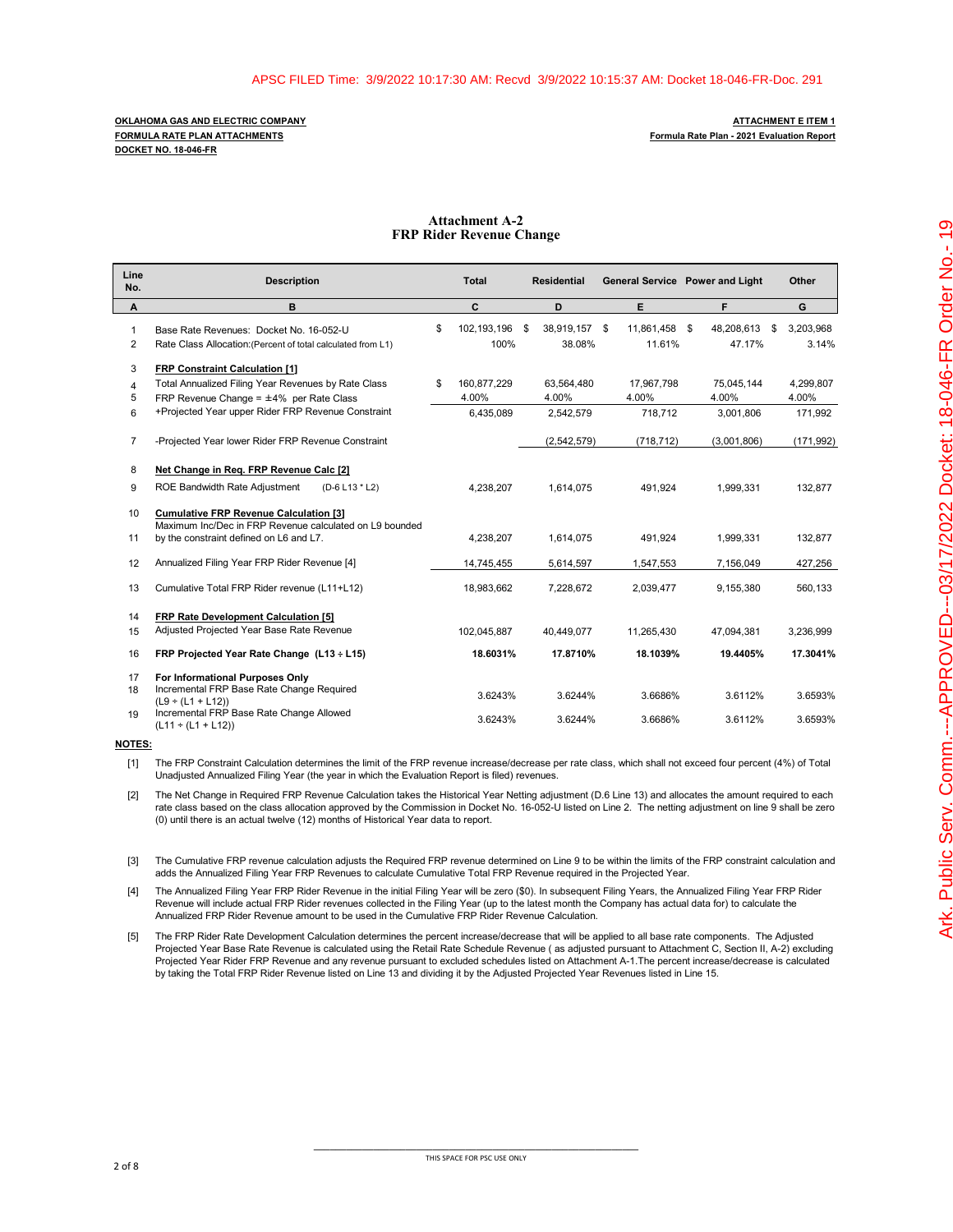**OKLAHOMA GAS AND ELECTRIC COMPANY ATTACHMENT E ITEM 1 FORMULA RATE PLAN ATTACHMENTS Formula Rate Plan - 2021 Evaluation Report DOCKET NO. 18-046-FR**

### **Attachment D-1**

**Oklahoma Gas & Electric Formula Rate Plan Earned Rate of Return on Common Equity Formula For the Evaluation Period Ending March 31, 2021**

| Line<br>No                                                                                             | <b>Description</b>                                                                                                                                                                                                                                                                                                                                                                                                                                                                                                                                                                                                                                                                                             | Source                                                                                                                                                                                                                                                                                                                                                                        | Adjusted<br>Amount                                                                                                                                                                                         |
|--------------------------------------------------------------------------------------------------------|----------------------------------------------------------------------------------------------------------------------------------------------------------------------------------------------------------------------------------------------------------------------------------------------------------------------------------------------------------------------------------------------------------------------------------------------------------------------------------------------------------------------------------------------------------------------------------------------------------------------------------------------------------------------------------------------------------------|-------------------------------------------------------------------------------------------------------------------------------------------------------------------------------------------------------------------------------------------------------------------------------------------------------------------------------------------------------------------------------|------------------------------------------------------------------------------------------------------------------------------------------------------------------------------------------------------------|
|                                                                                                        | <b>TOTAL ARKANSAS RETAIL</b>                                                                                                                                                                                                                                                                                                                                                                                                                                                                                                                                                                                                                                                                                   |                                                                                                                                                                                                                                                                                                                                                                               |                                                                                                                                                                                                            |
| 1<br>$\overline{2}$<br>3<br>4<br>5<br>6<br>7<br>8<br>9<br>10<br>11<br>12<br>13<br>14<br>15<br>16<br>17 | ARKANSAS RETAIL RATE BASE<br>ARKANSAS RETAIL RATE SCHEDULE REVENUE<br>ARKANSAS RETAIL OPERATING REVENUE<br>ARKANSAS RETAIL OPERATING EXPENSE<br>ARKANSAS RETAIL OPERATING INCOME<br><b>EARNED RETURN ON RATE BASE</b><br>BENCHMARK RATE OF RETURN ON RATE BASE<br>REQUIRED ARKANSAS RETAIL OPERATING INCOME<br>ARKANSAS RETAIL OPERATING INCOME DEFICIENCY/(EXCESS)<br>REVENUE CONVERSION FACTOR<br>ARKANSAS RETAIL REVENUE DEFICIENCY/(EXCESS)<br>RETAIL REVENUE REQUIREMENT<br>COMMON EQUITY DEFICIENCY/(EXCESS) (%)<br>WEIGHTED EVALUATION PERIOD COST RATE FOR COMMON EQUITY (%)<br>WEIGHTED EARNED COMMON EQUITY RATE (%)<br>COMMON EQUITY RATIO (%)<br><b>EARNED RATE OF RETURN ON COMMON EQUITY (%)</b> | D-2, Line 27, Column D<br>D-3, Line 2, Column D<br>D-3, Line 5, Column D<br>D-3, Line 29, Column D<br>Line $3 -$ Line $4$<br>Line $5/$ Line 1<br>D-5, Line 12, Column F<br>Line 7 * Line 1<br>Line $8 -$ Line $5$<br>Note [1]<br>Line $9*$ Line 10<br>Note [2]<br>Line 9 / Line 1<br>D-5, Line 3, Column F<br>Line 14 - Line 13<br>D-5, Line 3, Column D<br>Line 15 / Line 16 | 649,272,378<br>101,820,219<br>102,479,990<br>75,299,341<br>27,180,649<br>0.04186<br>5.23%<br>33,930,974<br>6,750,326<br>1.349687<br>9,110,827<br>110,931,046<br>1.04%<br>3.61%<br>2.57%<br>37.95%<br>6.76% |

**Notes:**

[1] Revenue Conversion Factor = 1 / [(1 - Composite Tax Rate \* (1 - Bad Debt + Forfeited Discounts)]. Forfeited discount revenues for Arkansas are determined in accordance with APSC General Service Rule 5.05.

[2] Arkansas Jurisdictional Revenue Requirement as determined by running the total company Evaluation Period costs through the approved Cost of Service model from Docket No. 16-052-U.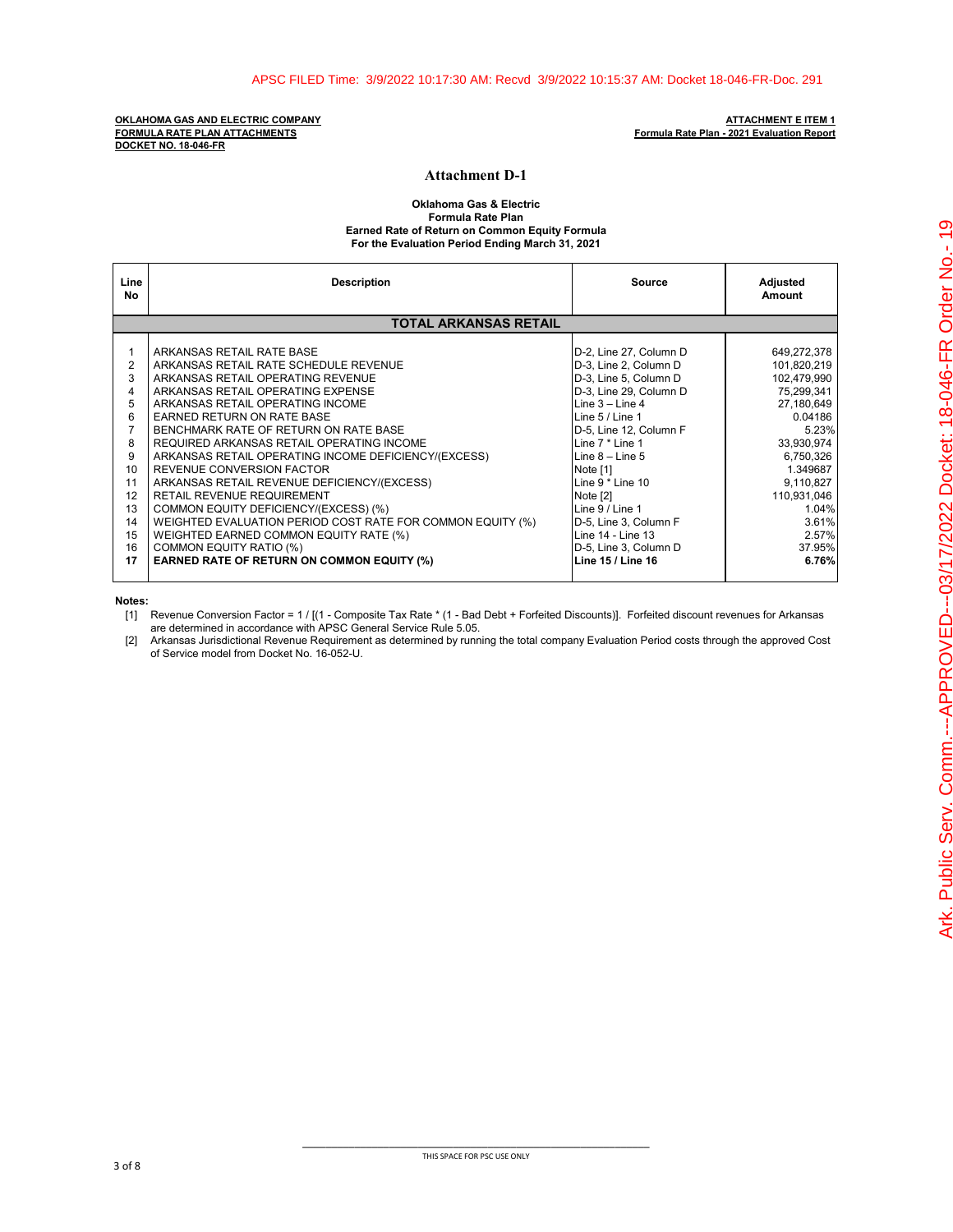**OKLAHOMA GAS AND ELECTRIC COMPANY ATTACHMENT E ITEM 1 FORMULA RATE PLAN ATTACHMENTS<br>DOCKET NO. 18-046-FR** 

# **Formula Rate Plan - 2021 Evaluation Report**

### **Attachment D-2**

# **Formula Rate Plan Rate Base For the Evaluation Period Ending March 31, 2021 Oklahoma Gas & Electric**

| Line<br>No              | <b>Description</b>                           | <b>Evaluation Period</b><br><b>Per Books</b> | <b>Evaluation Period</b><br><b>Adjustments</b> | <b>Adjusted</b><br><b>Evaluation Period</b> | <b>Arkansas</b><br>Retail<br><b>Adiusted</b> |
|-------------------------|----------------------------------------------|----------------------------------------------|------------------------------------------------|---------------------------------------------|----------------------------------------------|
|                         |                                              | Α                                            | <b>B</b> [1]                                   | C                                           | <b>Evaluation Period</b><br>D [2]            |
|                         |                                              |                                              |                                                |                                             |                                              |
| 1<br>$\overline{2}$     | PLANT IN SERVICE<br><b>Beginning Balance</b> | 13,305,472,574                               | (1, 130, 460, 728)                             | 12,175,011,846                              |                                              |
| $\overline{\mathbf{3}}$ | <b>Ending Balance</b>                        | 13,857,630,381                               | (1, 153, 205, 625)                             | 12,704,424,757                              |                                              |
| 4                       | Average Balance                              | 13.581.551.478                               | (1.141.833.176)                                | 12.439.718.301                              | 986.886.750                                  |
|                         |                                              |                                              |                                                |                                             |                                              |
| 5                       | ACCUMULATED DEPRECIATION                     |                                              |                                                |                                             |                                              |
| 6                       | <b>Beginning Balance</b>                     | (4,899,614,865)                              | 64.789.432                                     | (4,834,825,433)                             |                                              |
| $\overline{7}$          | <b>Ending Balance</b>                        | (5,093,796,141)                              | 81,641,891                                     | (5,012,154,251)                             |                                              |
| R                       | Average Balance                              | (4,996,705,503)                              | 73.215.661                                     | (4,923,489,842)                             | (381, 815, 865)                              |
|                         |                                              |                                              |                                                |                                             |                                              |
| 9                       | AVERAGE NET UTILITY PLANT (L4 + L8)          | 8,584,845,974                                | (1,068,617,515)                                | 7,516,228,459                               | 605,070,884                                  |
|                         |                                              |                                              |                                                |                                             |                                              |
| 10                      | PLANT ACQUISITION ADJUSTMENT                 |                                              |                                                |                                             |                                              |
| 11                      | <b>Beginning Balance</b>                     | 151.643.703                                  | (3,341,804)                                    | 148,301,899                                 |                                              |
| 12                      | <b>Ending Balance</b>                        | 151,643,703                                  | (3,341,804)                                    | 148,301,899                                 |                                              |
| 13                      | Average Balance                              | 151.643.703                                  | (3,341,804)                                    | 148,301,899                                 | 12.144.443                                   |
|                         |                                              |                                              |                                                |                                             |                                              |
| 14                      | AMORTIZATION OF ACQUISITION ADJ              |                                              |                                                |                                             |                                              |
| 15                      | <b>Beginning Balance</b>                     | (63,977,140)                                 | 811.517                                        | (63, 165, 623)                              |                                              |
| 16<br>17                | <b>Ending Balance</b>                        | (69, 544, 477)                               | 886,191                                        | (68, 658, 286)                              |                                              |
|                         | Average Balance                              | (66, 760, 808)                               | 848.854                                        | (65, 911, 954)                              | (5,397,530)                                  |
| 18                      | <b>WORKING CAPITAL ASSETS</b>                |                                              |                                                |                                             |                                              |
| 19                      | <b>MATERIALS AND SUPPLIES</b>                | 128.740.520                                  | (22, 767, 175)                                 | 105.973.345                                 | 8.392.482                                    |
| 20                      | PREPAYMENTS                                  | 11,283,514                                   | (2,913,994)                                    | 8,369,520                                   | 663,984                                      |
| 21                      | FUEL INVENTORY                               | 39,384,815                                   | (19,038,720)                                   | 20,346,096                                  | 1.858.372                                    |
| 22                      | <b>WORKING CASH</b>                          | 1,935,485,317                                | (1,627,651,935)                                | 307,833,382                                 | 26,539,744                                   |
| 23                      | TOTAL WORKING CAPITAL ASSETS                 | 2,114,894,167                                | (1,672,371,823)                                | 442,522,343                                 | 37,454,581                                   |
|                         |                                              |                                              |                                                |                                             |                                              |
| 24                      | <b>OTHER</b>                                 | $\mathbf 0$                                  | 0                                              | 0                                           | 0                                            |
|                         |                                              |                                              |                                                |                                             |                                              |
| 25                      | <b>TOTAL RATE BASE:</b>                      |                                              |                                                |                                             |                                              |
| 26                      | Ending Balances (L3+L7+L12+L16+L23+L24)      | 10,960,827,633                               | (2,746,391,170)                                | 8,214,436,463                               |                                              |
| 27                      | Adj Evaluation Period (L9+L13+L17+L23+L24)   | 10,784,623,036                               | (2,743,482,288)                                | 8,041,140,748                               | 649,272,378                                  |

**Notes:**

[1] Adjustments as set out in Attachment C to this FRP.<br>[2] Arkansas Retail Jurisdictional Rate Base as determined by running the total company historical costs through the approved Cost of Service model from Docket No.

\_\_\_\_\_\_\_\_\_\_\_\_\_\_\_\_\_\_\_\_\_\_\_\_\_\_\_\_\_\_\_\_\_\_\_\_\_\_\_\_\_\_\_\_\_\_\_\_\_\_\_\_\_\_\_\_\_\_\_\_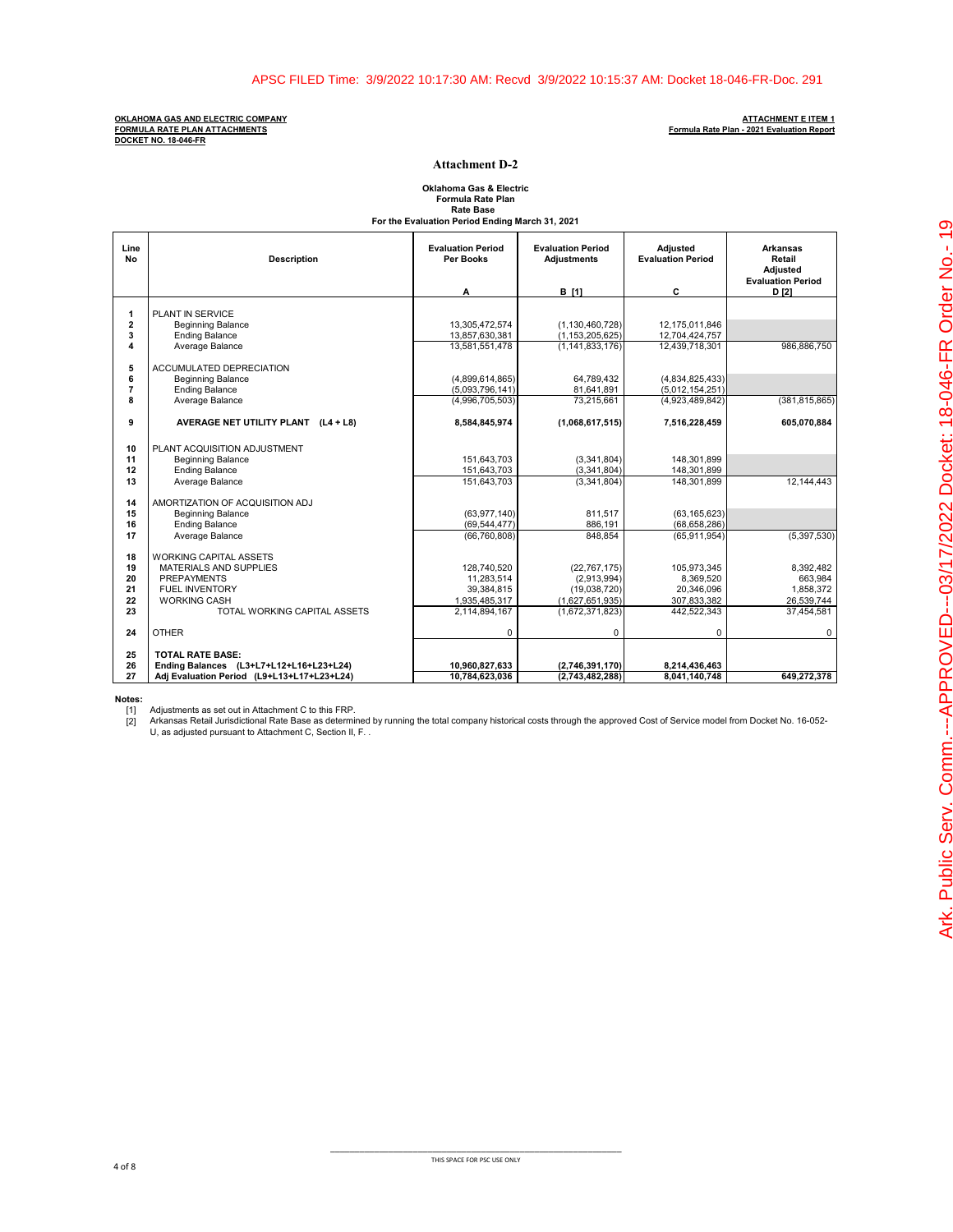### **OKLAHOMA GAS AND ELECTRIC COMPANY ATTACHMENT E ITEM 1 FORMULA RATE PLAN ATTACHMENTS Formula Rate Plan - 2021 Evaluation Report DOCKET NO. 18-046-FR**

### **Attachment D-3**

# **Formula Rate Plan Operating Income For the Evaluation Period Ending March 31, 2021 Oklahoma Gas & Electric**

| Line<br>No     | <b>Description</b>                                    | <b>Evaluation Period</b><br><b>Per Books</b> | <b>Evaluation Period</b><br><b>Adjustments</b> | Adjusted<br><b>Evaluation Period</b> | <b>Arkansas</b><br>Retail<br>Adjusted |
|----------------|-------------------------------------------------------|----------------------------------------------|------------------------------------------------|--------------------------------------|---------------------------------------|
|                |                                                       |                                              |                                                |                                      | <b>Evaluation Period</b>              |
|                |                                                       | A                                            | <b>B</b> [1]                                   | c                                    | D [2]                                 |
|                | <b>REVENUES</b>                                       |                                              |                                                |                                      |                                       |
| $\overline{1}$ | SALES TO ULTIMATE CUSTOMERS                           |                                              |                                                |                                      |                                       |
| $\overline{2}$ | ARKANSAS RETAIL RATE SCHEDULE REVENUE [4]             | 144,839,763                                  | (43,019,544)                                   | 101,820,219                          | 101,820,219                           |
| 3              | ARKANSAS OTHER ELECTRIC REVENUE                       | 103,313,835                                  | (102, 654, 064)                                | 659,771                              | 659,771                               |
| $\overline{4}$ | OTHER JURISDICTIONAL REVENUE                          | 3,073,402,975                                | (1,885,709,898)                                | 1,187,693,077                        | $\Omega$                              |
| 5              | TOTAL OPERATING REVENUES (Sum of L2 thru L4)          | 3,321,556,573                                | (2,031,383,506)                                | 1,290,173,067                        | 102,479,990                           |
|                | <b>EXPENSES</b>                                       |                                              |                                                |                                      |                                       |
| 6              | OPERATION & MAINTENANCE                               |                                              |                                                |                                      |                                       |
| $\overline{7}$ | <b>PRODUCTION</b>                                     | 1,972,132,929                                | (1,844,146,796)                                | 127,986,133                          | 13,980,633                            |
| 8              | <b>TRANSMISSION</b>                                   | 172.202.435                                  | (155,041,943)                                  | 17.160.492                           | 1.213.576                             |
| 9              | <b>REGIONAL MARKET</b>                                | 9.294.981                                    | (5, 165, 378)                                  | 4.129.603                            | 301.048                               |
| 10             | <b>DISTRIBUTION</b>                                   | 88,461,775                                   | (16, 206, 091)                                 | 72,255,684                           | 7,741,519                             |
| 11             | <b>CUSTOMER ACCOUNTS</b>                              | 20,223,430                                   | (2,483,733)                                    | 17,739,697                           | 1,636,024                             |
| 12             | <b>CUSTOMER SERVICE &amp; INFORMATION</b>             | 44,415,506                                   | (40,627,493)                                   | 3,788,013                            | 255.324                               |
| 13<br>14       | <b>SALES</b><br>ADMINISTRATIVE & GENERAL              | 3,981,272<br>131,943,499                     | (469, 820)                                     | 3,511,452<br>116,255,237             | 304.015<br>11,737,151                 |
| 15             | TOTAL O & M EXPENSE (Sum of L6 thru L14)              | 2,442,655,826                                | (15,688,262)<br>(2,079,829,515)                | 362,826,311                          | 37,169,290                            |
|                |                                                       |                                              |                                                |                                      |                                       |
| 16             | GAIN FROM DISPOSITION OF ALLOWANCES                   | $\Omega$                                     | O                                              | $\Omega$                             | 0                                     |
| 17             | <b>REGULATORY DEBITS &amp; CREDITS</b>                |                                              |                                                |                                      |                                       |
| 18             | DEPRECIATION & AMORTIZATION EXPENSES                  | 373,966,954                                  | (14, 315, 902)                                 | 359,651,053                          | 29,764,249                            |
| 19             | <b>ACCRETION EXPENSES</b>                             | n                                            | $\Omega$                                       | $\Omega$                             | $\Omega$                              |
| 20             | AMORTIZATION OF PLANT ACQUISITION ADJUSTMENT          |                                              | 5,492,663                                      | 5,492,663                            | 449.794                               |
| 21<br>22       | OTHER CREDIT FEES                                     |                                              | $\Omega$                                       | $\Omega$                             | $\Omega$                              |
|                | TAXES OTHER THAN INCOME                               | 101.651.444                                  | (9, 138, 776)                                  | 92.512.669                           | 7.523.333                             |
| 23<br>24       | STATE INCOME TAX [3]<br>FEDERAL INCOME TAX [3]        | (4,528,192)<br>43,433,907                    | 1,894,629<br>(3,029,979)                       | (2,610,210)<br>40,480,644            | (832, 735)<br>1,225,410               |
| 25             | GAIN/LOSS - DISPOSITION OF UTILITY PLANT              | 0                                            |                                                | 0                                    | 0                                     |
| 26             | <b>OTHER</b>                                          |                                              |                                                |                                      | $\Omega$                              |
| 27             | TOTAL UTILITY OPERATING EXPENSE (Sum of L15 thru L26) | 2,957,179,940                                | (2,098,926,881)                                | 858,353,129                          | 75,299,341                            |
| 28             | NET UTILITY OPERATING INCOME (L5 - L27)               | 364,376,633                                  | 67,543,375                                     | 431,819,938                          | 27,180,649                            |

**Notes:**<br>[1] Adjustments as set out in Attachment C to this FRP.<br>[2] Arkansas Retail Jurisdictional Expenses as determir Arkansas Retail Jurisdictional Expenses as determined by running the total company historical costs through the approved Cost of Service model from Docket No. 16-052-U, as adjusted<br>pursuant to Attachment C, Section II, F.

[3] Reference Attachment D-4 [4] L2 includes only base rate revenues and prior year FRP revenues.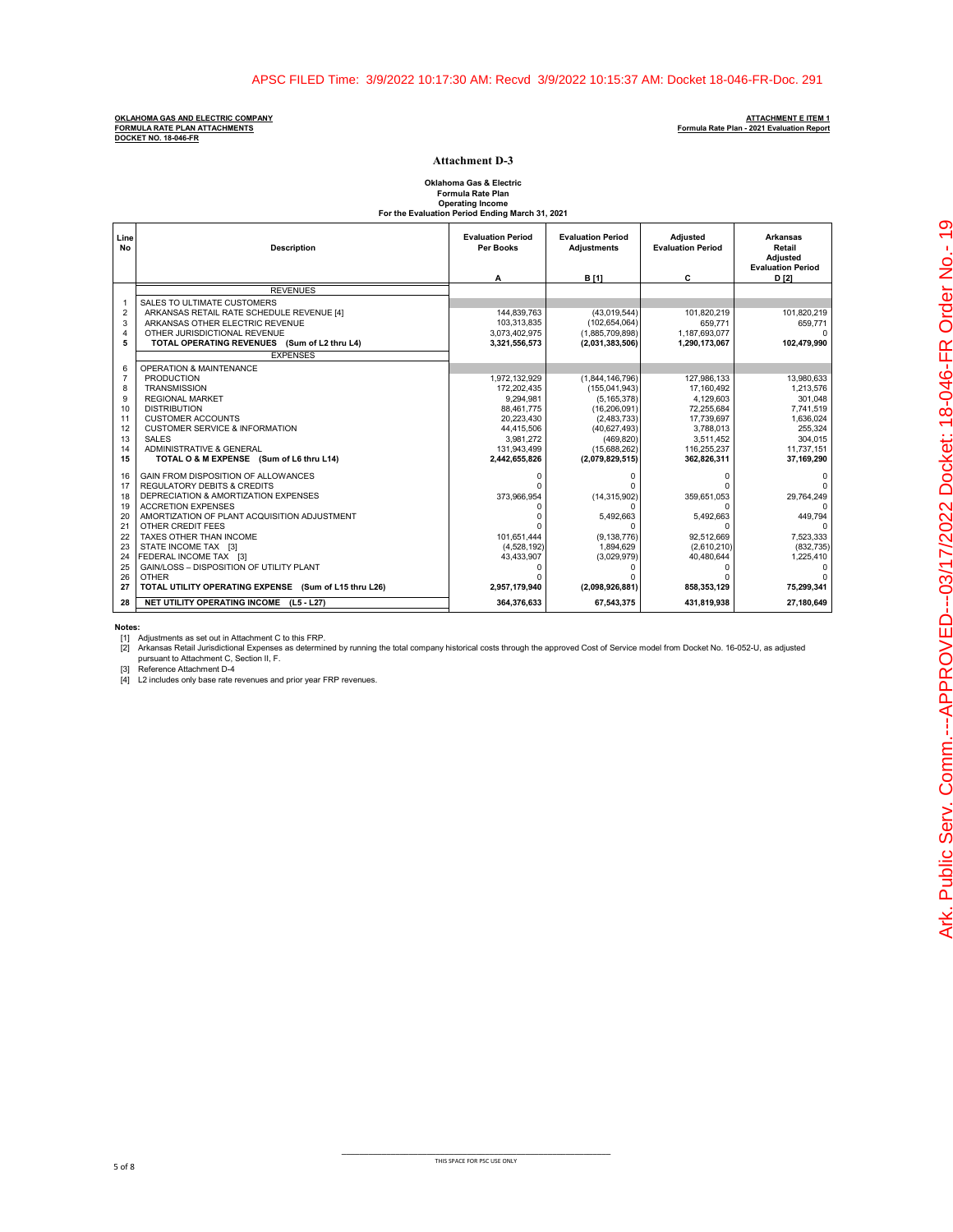**OKLAHOMA GAS AND ELECTRIC COMPANY ATTACHMENT E ITEM 1 FORMULA RATE PLAN ATTACHMENTS Formula Rate Plan - 2021 Evaluation Report DOCKET NO. 18-046-FR**

**All Angeles** 

### **Attachment D-4**

**Oklahoma Gas & Electric Formula Rate Plan Income Tax For the Evaluation Period Ending March 31, 2021**

| Line<br><b>No</b>                          | <b>Description</b>                                                                                                                                                                                                                             | <b>Evaluation Period</b><br>Per Books                                  | <b>Evaluation Period</b><br><b>Adjustments</b>                      | Adjusted<br><b>Evaluation Period</b>                                        | <b>Arkansas</b><br>Retail<br><b>Adjusted</b><br><b>Evaluation Period</b>    |
|--------------------------------------------|------------------------------------------------------------------------------------------------------------------------------------------------------------------------------------------------------------------------------------------------|------------------------------------------------------------------------|---------------------------------------------------------------------|-----------------------------------------------------------------------------|-----------------------------------------------------------------------------|
|                                            |                                                                                                                                                                                                                                                | A                                                                      | <b>B</b> [1]                                                        | C                                                                           | D [2]                                                                       |
| $\mathbf{1}$                               | TOTAL OPERATING REVENUES                                                                                                                                                                                                                       | 3,460,498,338                                                          | (2, 170, 325, 271)                                                  | 1.290.173.067                                                               | 102.479.990                                                                 |
| $\overline{2}$<br>3<br>$\overline{4}$<br>5 | TOTAL O&M EXPENSE<br>GAIN FROM DISPOSITION OF ALLOWANCES<br>REGULATORY DEBITS AND CREDITS<br>DEPRECIATION & AMORTIZATION EXPENSE                                                                                                               | 2,442,655,826<br>$\Omega$<br>373,966,954                               | (2,079,829,515)<br>(14, 315, 902)                                   | 362,826,311<br>$\Omega$<br>$\Omega$<br>359,651,053                          | 37,169,290<br>$\Omega$<br>30,214,043                                        |
| 6<br>$\overline{7}$<br>8<br>9<br>10        | <b>ACCRETION EXPENSE</b><br>AMORTIZATION OF PLANT ACQUISITION ADJUSTMENT<br>OTHER CREDIT FEES<br>TAXES OTHER THAN INCOME<br>GAIN/LOSS - DISPOSITION OF UTILITY PLANT                                                                           | <sup>0</sup><br>101,651,444                                            | 5,492,663<br>(9, 138, 776)                                          | 5,492,663<br>92,512,669<br>0                                                | $\Omega$<br>7,523,333                                                       |
| 11<br>12                                   | <b>OTHER</b><br><b>INTEREST EXPENSE [3]</b>                                                                                                                                                                                                    | U<br>U                                                                 | 129,936,793                                                         | $\Omega$<br>129,936,793                                                     | $\Omega$<br>10,491,592                                                      |
| 13                                         | NET INCOME BEFORE INCOME TAXES (L1- (Sum L2-L12))                                                                                                                                                                                              | 542,224,113                                                            | (202, 470, 535)                                                     | 339,753,578                                                                 | 17,081,732                                                                  |
| 14<br>15                                   | ADJUSTMENTS TO NET INCOME BEFORE TAXES [4]<br>TAXABLE INCOME (L12 + L13)                                                                                                                                                                       | (357, 556, 455)<br>184,667,658                                         | 323.738.031<br>121,267,497                                          | (33,818,424)<br>305,935,154                                                 | (2,730,629)<br>14,351,103                                                   |
|                                            | <b>COMPUTATION OF STATE INCOME TAX [5]</b>                                                                                                                                                                                                     |                                                                        |                                                                     |                                                                             |                                                                             |
| 16<br>17<br>18<br>19<br>20                 | TAXABLE INCOME (L15)<br>STATE ADJUSTMENTS [4]<br>STATE TAXABLE INCOME (L16 + L17)<br>STATE INCOME TAX BEFORE ADJUSTMENTS (L18 * Tax Rate) [1]<br>ADJUSTMENTS TO STATE TAX [4]                                                                  | 184,667,658<br>$\Omega$<br>184.667.658<br>11.096.078<br>(10, 538, 341) | 121,267,497<br>121.267.497<br>7.286.648<br>(10, 454, 595)           | 305,935,154<br>$\Omega$<br>305.935.154<br>18.382.726<br>(20, 992, 936)      | 14,351,103<br>$\Omega$<br>14,351,103<br>862.315<br>(1,695,050)              |
| 21                                         | STATE INCOME TAX (L19 + L20)                                                                                                                                                                                                                   | 557.736                                                                | (3, 167, 946)                                                       | (2,610,210)                                                                 | (832, 735)                                                                  |
|                                            | <b>COMPUTATION OF FEDERAL INCOME TAX [5]</b>                                                                                                                                                                                                   |                                                                        |                                                                     |                                                                             |                                                                             |
| 22<br>23<br>24<br>25<br>26<br>27           | TAXABLE INCOME (L15)<br>STATE INCOME TAX BEFORE ADJUSTMENTS (L19)<br>FEDERAL ADJUSTMENTS [4]<br>TOTAL FEDERAL TAXABLE INCOME (L22 - L23 + L24)<br>FEDERAL INCOME TAX BEFORE ADJUSTMENTS (L25 * Tax Rate) [1]<br>ADJUSTMENTS TO FEDERAL TAX [4] | 184,667,658<br>557.736<br>184.109.921<br>38,663,083<br>(38, 133, 656)  | 121,267,497<br>7.286.648<br>113.980.849<br>21,722,927<br>18,228,290 | 305,935,154<br>18,382,726<br>U<br>287.552.429<br>60,386,010<br>(19,905,366) | 14,351,103<br>862,315<br>$\Omega$<br>13.488.788<br>2,832,646<br>(1,607,235) |
| 28                                         | FEDERAL INCOME TAX (L26 + L27)                                                                                                                                                                                                                 | 529,427                                                                | 39,951,216                                                          | 40,480,644                                                                  | 1,225,410                                                                   |

**Notes:**

[1] Adjustments and applicable tax rate as set out in Attachment C to this FRP.<br>[2] Arkansas Retail Jurisdiction as determined by running the total company historical costs through the approved Cost of Service model from

[3] Interest Expense is Per Books for Column A, Weighted Cost Of Debt (COD) Rate as derived from COD elements reflected in Attachment D-5 x Rate Base per Attachment D-2, Column C.

[4] List all adjustments including descriptions in a supporting schedule. [5] Computation of Income Tax includes both current and deferred income taxes

\_\_\_\_\_\_\_\_\_\_\_\_\_\_\_\_\_\_\_\_\_\_\_\_\_\_\_\_\_\_\_\_\_\_\_\_\_\_\_\_\_\_\_\_\_\_\_\_\_\_\_\_\_\_\_\_\_\_\_\_ THIS SPACE FOR PSC USE ONLY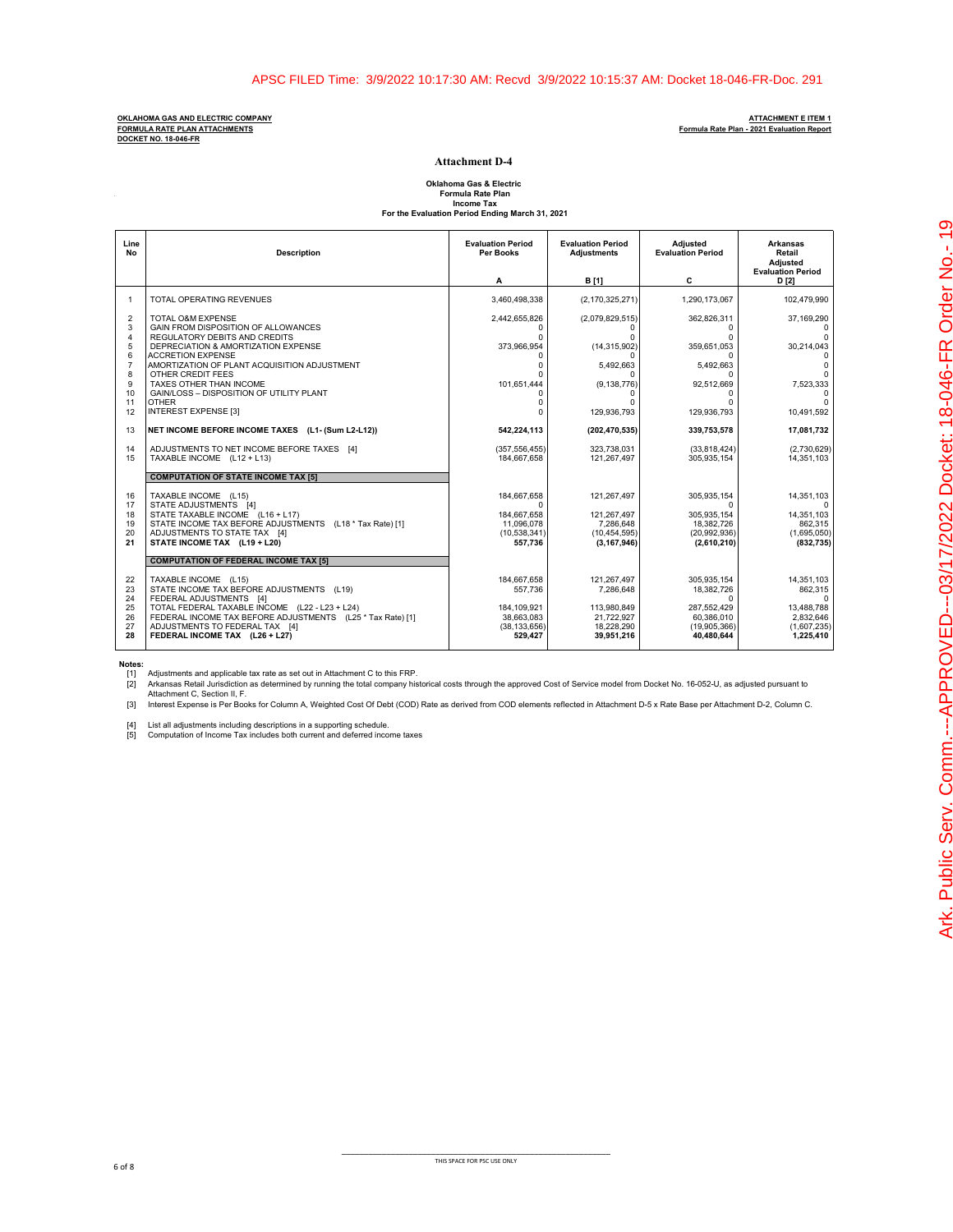### **Attachment D-5**

### **Oklahoma Gas & Electric Formula Rate Plan Benchmark Rate of Return on Rate Base For the Evaluation Period Ending March 31, 2021**

| (A)         | (B)                                      | (C)                    | (D)                  | (E)                     | (F)                                      |
|-------------|------------------------------------------|------------------------|----------------------|-------------------------|------------------------------------------|
|             |                                          | Capital<br>Amount (\$) | Capital<br>Ratio (%) | Cost<br><b>Rate (%)</b> | <b>Benchmark</b><br>Rate Of<br>Return On |
| Line<br>No. | <b>Description</b>                       | [1]                    | $[2]$                | [3]                     | Rate Base [4]                            |
|             | Long-Term Debt                           | 3,469,467,021          | 35.29%               | 4.50%                   | 1.59%                                    |
| 2           | <b>Preferred Stock</b>                   |                        | $0.00\%$             |                         | 0.00%                                    |
| 3           | <b>Common Equity</b>                     | 3,731,796,930          | 37.95%               | 9.50%                   | 3.61%                                    |
| 4           | <b>Accumulated Deferred Income Taxes</b> | 980,129,876            | 9.97%                | $0.00\%$                | 0.00%                                    |
| 5           | Pre-1971 ADITC                           |                        | $0.00\%$             | $0.00\%$                | 0.00%                                    |
| 6           | Post-1970 ADITC                          | 10,249,827             | 0.10%                | 7.10%                   | 0.01%                                    |
|             | <b>Customer Deposits</b>                 | 82.354.394             | 0.84%                | 1.53%                   | 0.01%                                    |
| 8           | Short-Term/Interim Debt                  | 216,444,222            | 2.20%                | 0.33%                   | 0.01%                                    |
| 9           | Current Accrued, and Other Liabilities   | 1,336,251,619          | 13.59%               | 0.00%                   | 0.00%                                    |
| 10          | <b>Capital Leases</b>                    |                        | $0.00\%$             | $0.00\%$                | 0.00%                                    |
| 11          | <b>Other Capital Items</b>               | 5,996,915              | 0.06%                | 8.77%                   | 0.01%                                    |
| 12          | <b>Total</b>                             | 9,832,690,804          | 100.00%              |                         | 5.23%                                    |

**Notes:**

- [1] The capital balances for Long-Term Debt, Capital Leases, Preferred Equity, Common Equity and Other Capital shall be mid-year (September 30) balances adjusted to reflect any intercompany payables balances using any 13 month average, if applicable, consistent with Commission Order in Docket No. 16-052-U. Support for the 13 month average of the money pool calculations shall be provided. The total DTE for external capital, including the short-term debt percentage of 2.9%, shall be fixed at 50/50, consistent with Commission Order in Docket No. 16-052-U. Capital amounts shall include mid-year (September 30) balances for Post-1970 Investment Tax Credits, Customer Deposits, and Short-Term debt balances, beginning and ending year average for ADIT, and 13-month average balances for CAOL, if applicable. A September 30 balance sheet should be provided as well as a reconciliation between the balance sheet and Column (C) amounts. Support for the CAOL balances shall include the same format and detail as required by the Filing Requirements in Attachment E, Item No. 15.
- [2] Capital amounts each divided by the Total Capital Amount.
- [3] The cost rates shall be calculated in accordance with the calculation applied by the Commission in Docket No. 16-052- U. Support for the cost of Long-Term debt and cost of Preferred Stock shall be provided in the same format and level of detail required by the Filing Requirements, respectively. Support for the Short-Term debt cost rate and DOE Obligation cost rate, if applicable, should include a general description of how the interest rate is determined and the same level of detail provided in the Filing Requirements in Attachment E, Item No. 15. The cost rate for Customer Deposits shall be the Commission-approved rate in effect during the year. The cost rate for Common Equity shall be that approved by Commission Order in Docket No. 16-052-U.

[4] The components in Column F are the corresponding Cost Rates multiplied by the associated Capital Ratio.